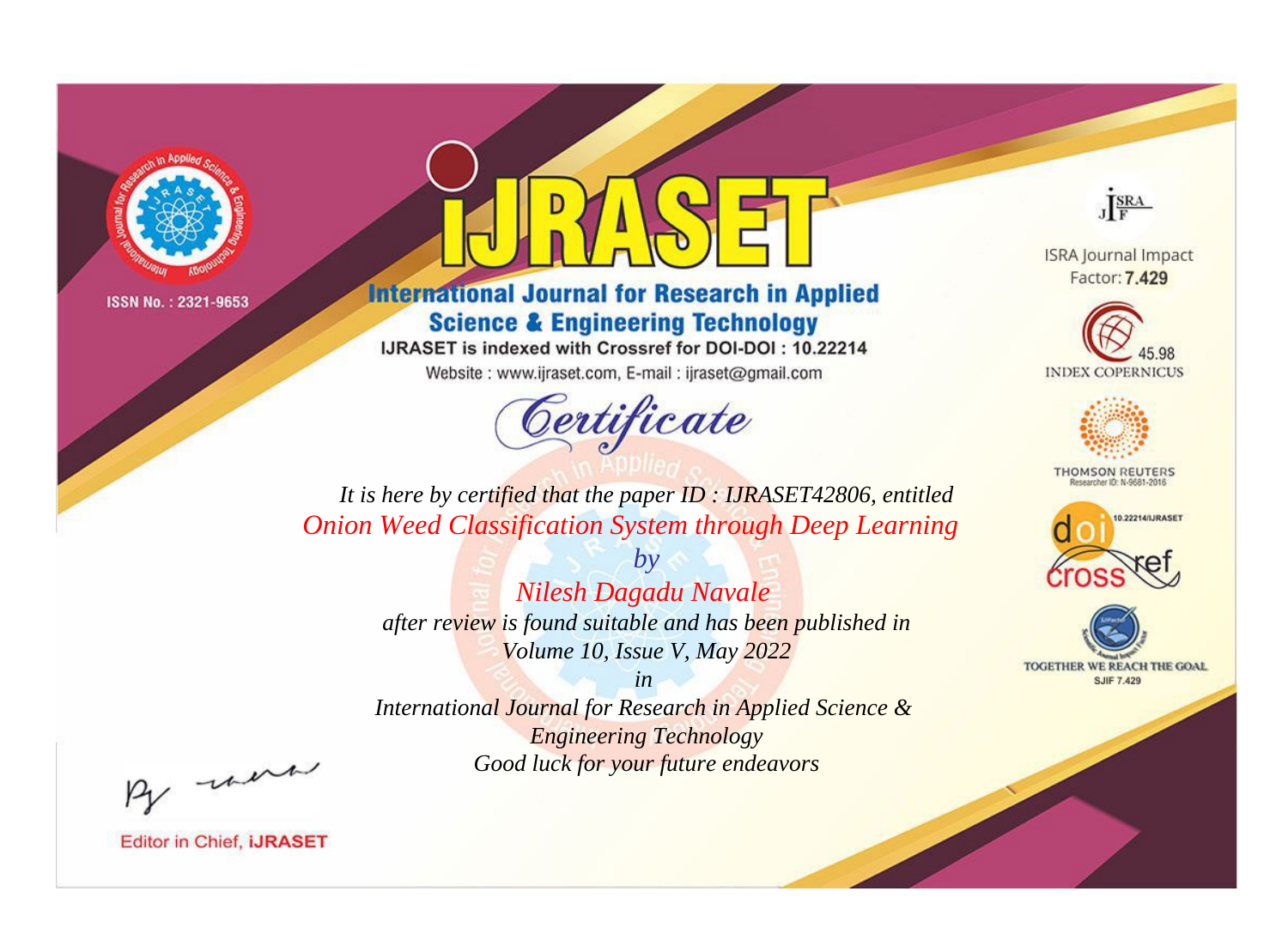

## **International Journal for Research in Applied Science & Engineering Technology**

IJRASET is indexed with Crossref for DOI-DOI: 10.22214

Website: www.ijraset.com, E-mail: ijraset@gmail.com



JERA

**ISRA Journal Impact** Factor: 7.429





**THOMSON REUTERS** 



TOGETHER WE REACH THE GOAL **SJIF 7.429** 

*It is here by certified that the paper ID : IJRASET42806, entitled Onion Weed Classification System through Deep Learning*

> *by Ravindra Babasaheb Nagare after review is found suitable and has been published in Volume 10, Issue V, May 2022*

> > *in*

*International Journal for Research in Applied Science & Engineering Technology Good luck for your future endeavors*

By morn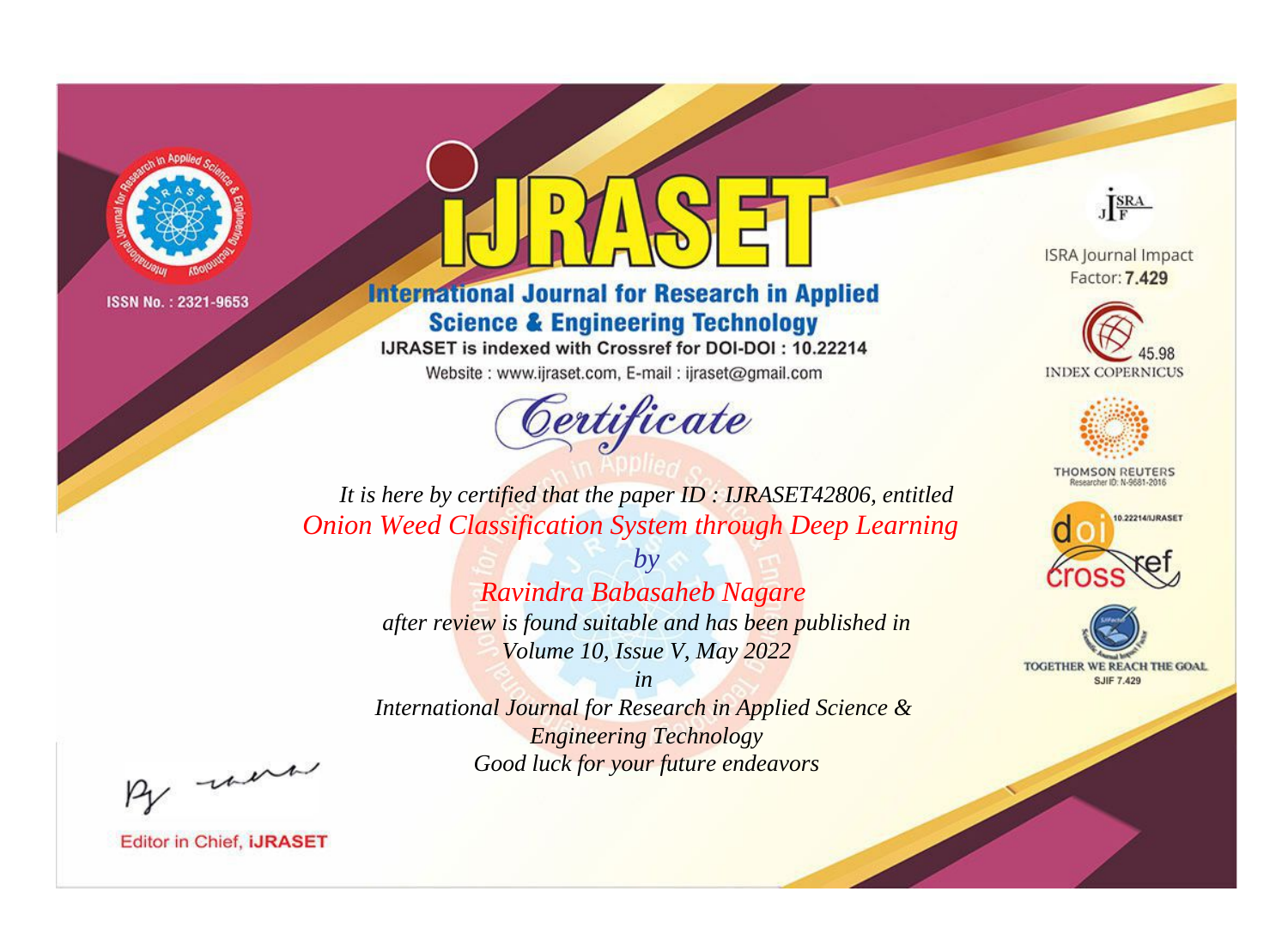

## **International Journal for Research in Applied Science & Engineering Technology**

IJRASET is indexed with Crossref for DOI-DOI: 10.22214

Website: www.ijraset.com, E-mail: ijraset@gmail.com

# Certificate



**ISRA Journal Impact** Factor: 7.429





**THOMSON REUTERS** 



TOGETHER WE REACH THE GOAL **SJIF 7.429** 

*It is here by certified that the paper ID : IJRASET42806, entitled Onion Weed Classification System through Deep Learning*

> *by Pravin Babasaheb Khakale after review is found suitable and has been published in Volume 10, Issue V, May 2022*

> > *in*

*International Journal for Research in Applied Science & Engineering Technology Good luck for your future endeavors*

By morn